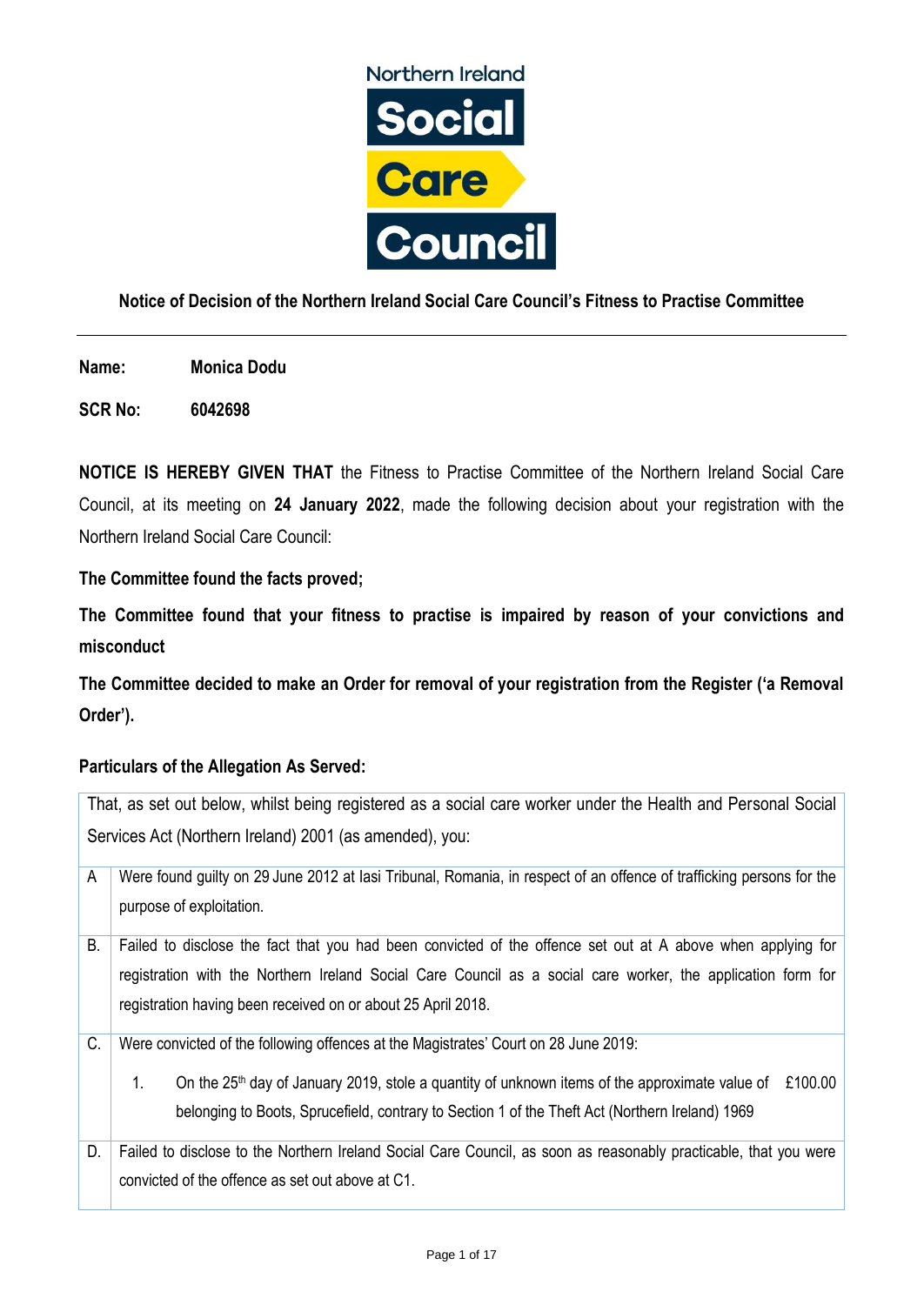| Е.                                                                                                                         | Were convicted of the following offences at the Magistrates' Court on 25 November 2020:                                    |  |
|----------------------------------------------------------------------------------------------------------------------------|----------------------------------------------------------------------------------------------------------------------------|--|
|                                                                                                                            | On the 6 <sup>th</sup> day of April 2020, stole groceries to the value of £6.20 or thereabouts belonging to Tesco,<br>1.   |  |
|                                                                                                                            | contrary to Section 1 of the Theft Act (Northern Ireland) 1969.                                                            |  |
|                                                                                                                            | 2.<br>On the 28 <sup>th</sup> day of April 2020, stole groceries to the value of £44.22 or thereabouts belonging to Tesco, |  |
|                                                                                                                            | contrary to Section 1 of the Theft Act (Northern Ireland) 1969.                                                            |  |
| F.                                                                                                                         | Failed to disclose to the Northern Ireland Social Care Council, as soon as reasonably practicable, that you were           |  |
|                                                                                                                            | convicted of the offence as set out above at E1.                                                                           |  |
| G.                                                                                                                         | Failed to disclose to the Northern Ireland Social Care Council, as soon as reasonably practicable, that you were           |  |
|                                                                                                                            | convicted of the offence as set out above at E2.                                                                           |  |
| Н.                                                                                                                         | Failed to disclose the fact that you had been found guilty of the offence at A above to Macklin Group in applications      |  |
|                                                                                                                            | for employment, for roles that required disclosure of your criminal record, as these roles required registration with      |  |
|                                                                                                                            | the Northern Ireland Social Care Council as a social care worker:                                                          |  |
|                                                                                                                            | 1.<br>The application dated 08 September 2017                                                                              |  |
|                                                                                                                            | 2.<br>The application dated 10 November 2017                                                                               |  |
|                                                                                                                            | 3.<br>An undated electronic application for the post of Senior Care Assistant (Nights) for which the closing date          |  |
|                                                                                                                            | was 08 August 2019                                                                                                         |  |
| I.                                                                                                                         | Failed to disclose the fact that you had been found guilty of the offences at A and C above to Filo International, in      |  |
|                                                                                                                            | an application for employment for a role that required disclosure of your criminal record as this role required            |  |
|                                                                                                                            | registration with the Northern Ireland Social Care Council as a social care worker, in your application dated 27           |  |
|                                                                                                                            | September 2019.                                                                                                            |  |
| And your actions show that your fitness to practise is impaired by reason of your convictions as set out above at A, C and |                                                                                                                            |  |
| E.                                                                                                                         |                                                                                                                            |  |
|                                                                                                                            | And your actions show that your fitness to practise is impaired by reason of your misconduct as set out above at B, D, F,  |  |

## G, H and I.

## **Procedure:**

The hearing was held under the fitness to practise procedure.

# **Preliminary Matters**

## **Service**

Mr Gilmore told the Committee that the Notice of Hearing and hearing bundle were sent to the Registrant's registered email address on 14 December 2021 and that proof of delivery was received on the same date. The Committee Clerk telephoned and left a voicemail for the Registrant on 18 January 2022, asking her to call back and confirm if she would be attending the remote Fitness to Practise Hearing on 24 January 2022. The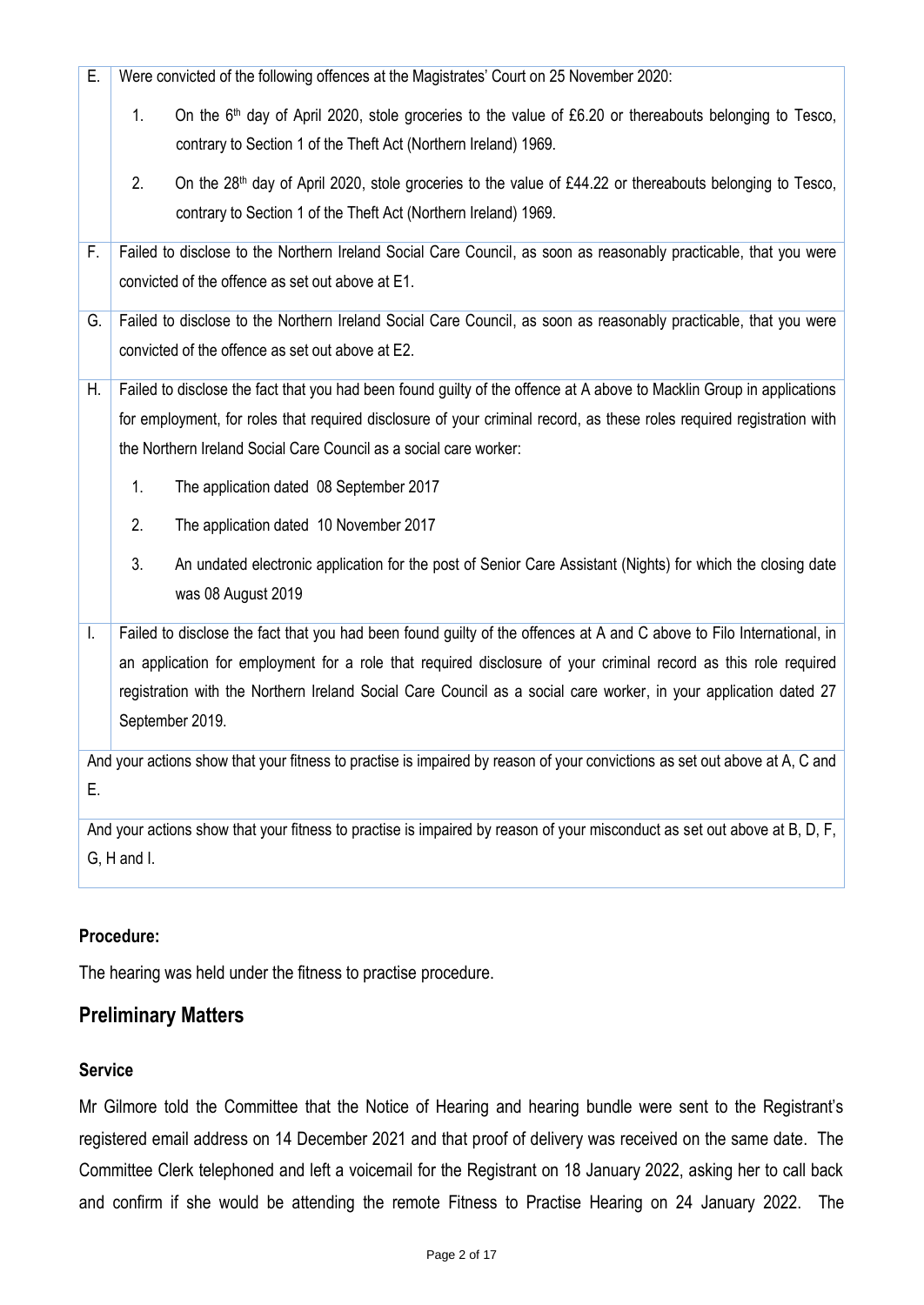Committee Clerk issued an email on 18 January 2022, to the Registrant's registered email address and explained that a number of attempts had been made to contact her and asked her to contact the Council to confirm if she would be attending the hearing. An amended hearing bundle was issued to the Registrant on 19 January 2022 and the covering email urged the Registrant to contact the Council. Mr Gilmore advised that the Registrant did not respond to any communication from the Council in relation to today's hearing.

The Committee received legal advice from the Legal Adviser, and she referred the Committee to the requirements as set out in the Northern Ireland Social Care Council's ('the Council') Fitness to Practise (Amendment) Rules 2019 ('the Rules') and, in particular, Rule 3 which states that proof of service shall be treated as being effected on the day after it was properly sent. The Committee took into account that the Notice of Hearing provided details of the date and time of the hearing, and that it was to be held virtually. In addition, it contained information about the Registrant's right to attend, be represented and call evidence, as well as the Committee's power to proceed in her absence.

The Committee, in all of the circumstances of the case, was satisfied that the Notice of Hearing had been served in accordance with Rule 3 of the Rules, and the requirements of Paragraph 5 of Schedule 2 of the Rules.

### **Proceeding in the Absence of the Registrant**

Mr Gilmore made an application to proceed in the absence of the Registrant under Paragraph 15 of Schedule 2 of the Rules and submitted that the Committee should hear and determine the case in her absence. He invited the Committee to conclude that the Registrant had voluntarily waived her right to attend. He further suggested that it was in the public interest for the case to proceed, as this would ensure a fair and expedient disposal of the hearing.

The Committee was mindful that the discretion to proceed in the absence of the Registrant should only be exercised with the utmost care and caution. In considering the application, the Committee sought to satisfy itself that all reasonable efforts had been made to notify the Registrant of the hearing, and the Committee accepted the advice of the Legal Adviser. She referred the Committee to the cases of R v Jones 2003 1 AC, Adeogba and Visvardis v GMC 2016. She reminded the Committee that in exercising its discretion to proceed in the Registrant's absence, it must have regard to all of the circumstances, with fairness to the Registrant being of prime consideration, although fairness to the Council and the public interest must also be taken into account. She advised the Committee to avoid reaching any improper conclusion about the Registrant's absence, and not to accept it as an admission in any way.

After careful consideration of all of the issues, the Committee decided to exercise its discretion to proceed in the absence of the Registrant, striking a careful balance between fairness to the Registrant and the wider public interest. It noted that:

- The Registrant did not respond to any communication from the Council;
- The Registrant had not made an application to adjourn the hearing;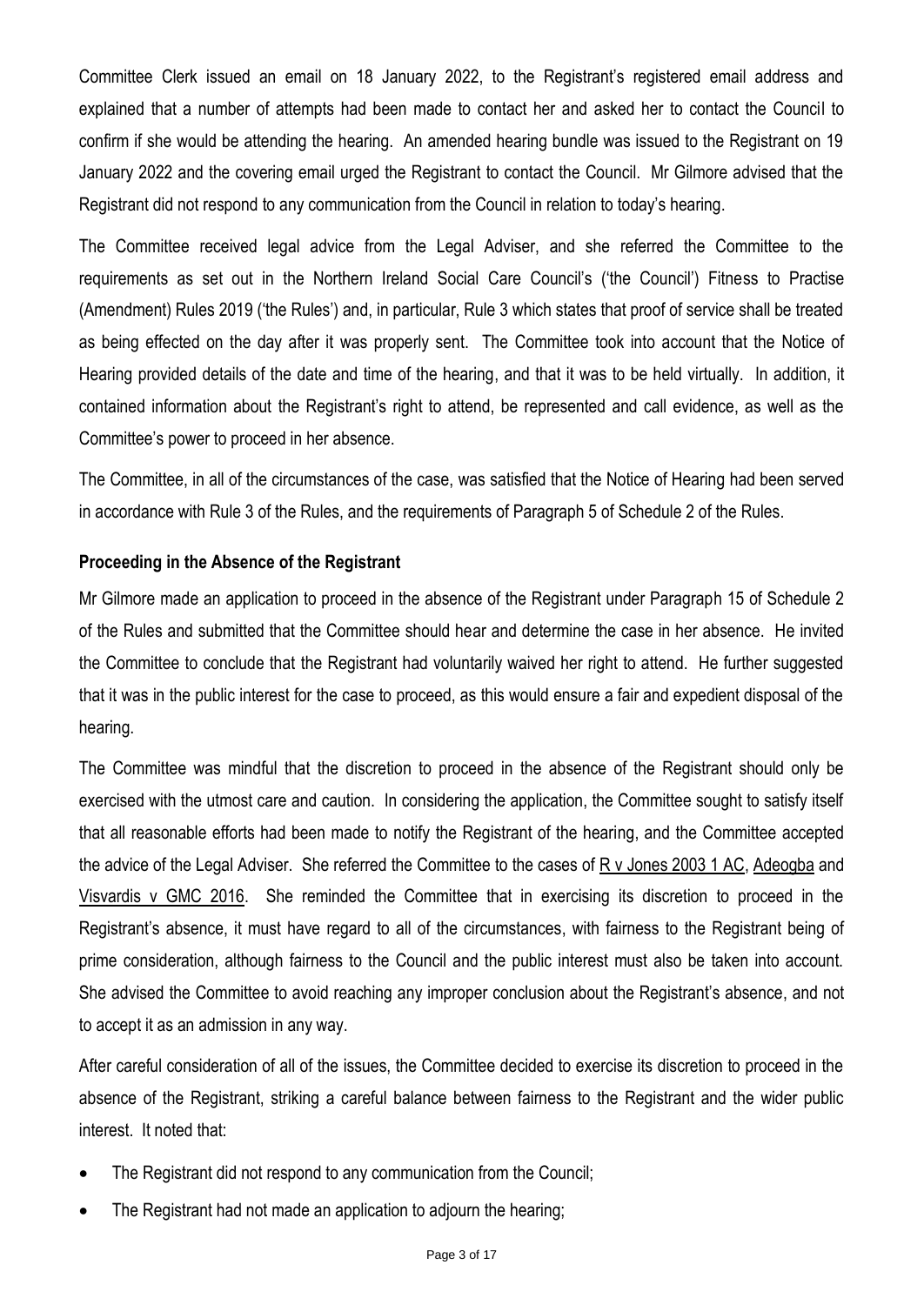- There was no reason to suppose that adjourning the hearing would secure her attendance at a future date;
- The Particulars of the Allegation related to events that occurred in 2012, 2019 and 2020; and
- There was a strong public interest in the case proceeding as listed.

The Committee accepted that there was some disadvantage to the Registrant in proceeding in her absence, but determined that the limited disadvantage was the consequence of the Registrant's decision to absent herself from the hearing, waive her right to attend or to be represented.

In these circumstances, the Committee decided that it was fair, appropriate and proportionate to proceed in the absence of the Registrant.

### **Application to Admit Hearing Bundle**

The Committee accepted the hearing bundle into evidence and marked it as Exhibit 1.

#### **Application to Amend the Particulars of the Allegation**

The Committee heard an application from Mr Gilmore to amend the Particulars of the Allegation. The proposed amendment was to remove the Particulars which related to the failure to disclose the more recent criminal convictions to the Council, as set out at Particulars D, F and G.

The Committee accepted the advice of the Legal Adviser who directed the Committee to Paragraph 18 of Schedule 2 of the Rules.

The Committee was of the view that such an amendment, as applied for, was in the interest of justice and the requirements of a fair hearing. The Committee was satisfied that there would be no prejudice to the Registrant by the proposed amendment being allowed. It was therefore appropriate to allow the amendment, as applied for, to ensure clarity of the issues before the Committee.

#### **Amended Particulars of the Allegation**

That, as set out below, whilst being registered as a social care worker under the Health and Personal Social Services Act (Northern Ireland) 2001 (as amended), you:

- A Were found guilty on 29 June 2012 at Iasi Tribunal, Romania, in respect of an offence of trafficking persons for the purpose of exploitation.
- B. Failed to disclose the fact that you had been convicted of the offence set out at A above when applying for registration with the Northern Ireland Social Care Council as a social care worker, the application form for registration having been received on or about 25 April 2018.
- C. Were convicted of the following offences at the Magistrates' Court on 28 June 2019:
	- 2. On the 25<sup>th</sup> day of January 2019, stole a quantity of unknown items of the approximate value of £100.00 belonging to Boots, Sprucefield, contrary to Section 1 of the Theft Act (Northern Ireland) 1969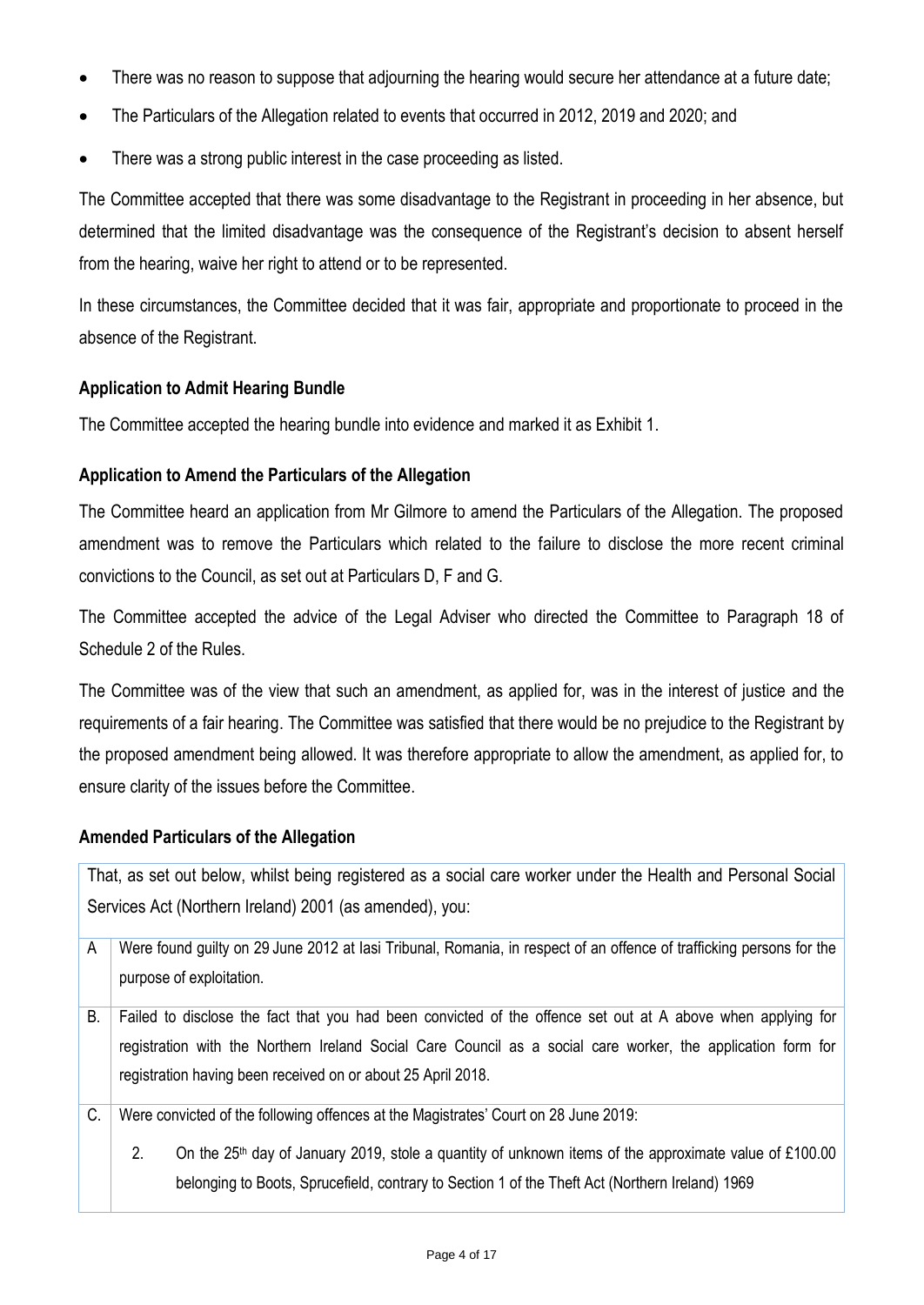| D.     | Withdrawn.                                                                                                                              |  |
|--------|-----------------------------------------------------------------------------------------------------------------------------------------|--|
| E.     | Were convicted of the following offences at the Magistrates' Court on 25 November 2020:                                                 |  |
|        | 3.<br>On the 6 <sup>th</sup> day of April 2020, stole groceries to the value of £6.20 or thereabouts belonging to Tesco,                |  |
|        | contrary to Section 1 of the Theft Act (Northern Ireland) 1969.                                                                         |  |
|        | 4.<br>On the 28 <sup>th</sup> day of April 2020, stole groceries to the value of £44.22 or thereabouts belonging to Tesco,              |  |
|        | contrary to Section 1 of the Theft Act (Northern Ireland) 1969.                                                                         |  |
| F.     | Withdrawn.                                                                                                                              |  |
| G.     | Withdrawn.                                                                                                                              |  |
| Η.     | Failed to disclose the fact that you had been found guilty of the offence at A above to Macklin Group in applications                   |  |
|        | for employment, for roles that required disclosure of your criminal record, as these roles required registration with                   |  |
|        | the Northern Ireland Social Care Council as a social care worker:                                                                       |  |
|        | 4.<br>The application dated 08 September 2017                                                                                           |  |
|        | 5.<br>The application dated 10 November 2017                                                                                            |  |
|        | 6.<br>An undated electronic application for the post of Senior Care Assistant (Nights) for which the closing date<br>was 08 August 2019 |  |
| I.     | Failed to disclose the fact that you had been found guilty of the offences at A and C above to Filo International, in                   |  |
|        | an application for employment for a role that required disclosure of your criminal record as this role required                         |  |
|        | registration with the Northern Ireland Social Care Council as a social care worker, in your application dated 27                        |  |
|        | September 2019.                                                                                                                         |  |
|        | And your actions show that your fitness to practise is impaired by reason of your convictions as set out above at A, C and              |  |
| Ε.     |                                                                                                                                         |  |
|        | And your actions show that your fitness to practise is impaired by reason of your misconduct as set out above at B, H                   |  |
| and I. |                                                                                                                                         |  |

## **Declaration of Conflicts of Interest**

The Chair of the Committee confirmed with all Committee Members that there were no conflicts of interest.

## **Background**

Mr Gilmore provided the Committee with a background to the case. He told the Committee that the Registrant is registered on Part 2 of the Social Care Register. He said that the Council received two Employer Referral Forms ('ERF') in relation to the Registrant, dated 31 December 2019 and on 03 January 2020, along with Enhanced Disclosure Certificates. These disclosed a criminal conviction, imposed in Romania, against the Registrant in 2012, for trafficking persons for the purpose of exploitation. The Registrant had a second conviction in 2019, at Lisburn Magistrates' Court, in respect of theft.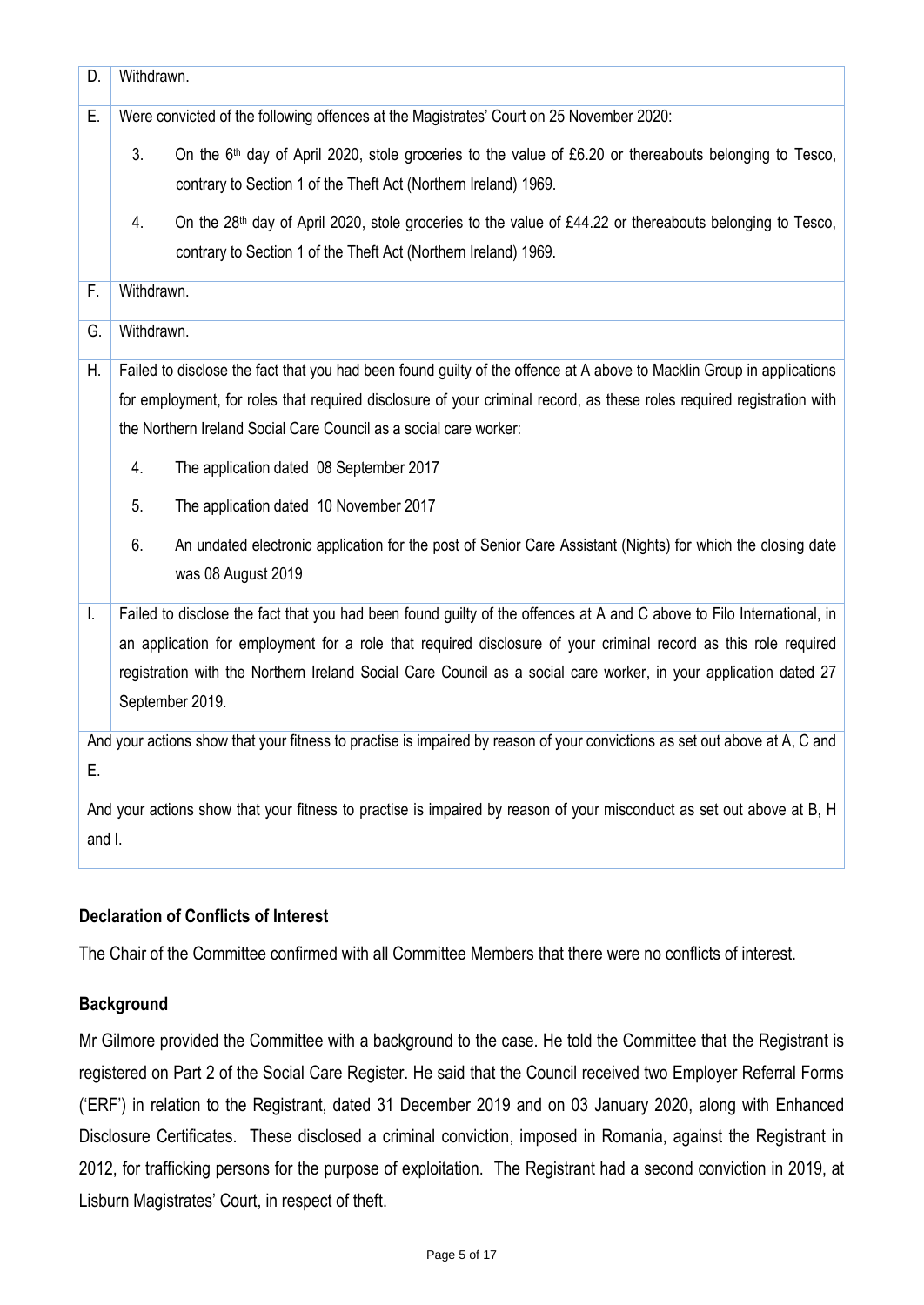The Registrant failed to declare these convictions on a number of job applications, her application for registration with the Social Care Council and in an application to Filo Heartbeat International Recruitment Agency ('Filo Heartbeat International').

Mr Gilmore said that during its investigation, the Council contacted ACRO Criminal Records Office ('ACRO') to seek the Certificate of Conviction in regard to the Romanian conviction. The Council was informed by ACRO that the Romanian conviction had been "weeded" on the relevant database and as a result it was not possible for the Council to obtain a Certificate of Conviction. Mr Gilmore said that the Council sought clarification from ACRO in regard to the definition of "weeding" and this was provided.

Mr Gilmore said that the Council also received a PSNI disclosure dated 08 July 2020, which informed the Council that the Registrant was being investigated in relation to two criminal allegations of theft from Tesco, on 06 April 2020 and 28 April 2020. The letter also confirmed that the Registrant has:

*"the subject has a history of thefts, which establishes a clear pattern of behaviour, and has received discretionary disposals for two previous thefts.* 

*Both of the alleged thefts took place at her employment, a matter of just weeks apart, albeit in a retail setting. The subject is also employed as a care worker for vulnerable adults, and I am of the view there is a transferable risk of theft in this setting".* 

## **Evidence and Submission on the Facts**

Mr Gilmore directed the Committee to the evidence contained within the hearing bundle, and submitted that the Council sought to rely on this evidence to prove the case.

Mr Gilmore submitted that whilst a certificate is conclusive proof of the facts or conviction so found, a Certificate of Conviction is not necessary. Mr Gilmore told the Committee that whilst there are certificates for three of the convictions referred to in the Particulars of the Allegation, the Council does not have a certificate for the Romanian conviction. Mr Gilmore submitted that the evidence shows on the balance of probabilities that the Registrant was convicted of this offence and directed the Committee to:

- the Access NI Disclosure dated 18 October 2019 which documents the conviction;
- the telephone attendance note of a call between ACRO and Jenny Hall, Fitness to Practice Officer, which documents that the Council were told that the conviction was visible but may have been weeded by the Romanian authorities; and
- the notes from the employer's investigation meeting with the Registrant which records that the Registrant accepted that she had a conviction in Romania for this offence.

Mr Gilmore submitted that if the Committee accept that the conviction for the offence of trafficking persons for exploitation exists, then it must follow that the Council have proven Particular B. Mr Gilmore directed the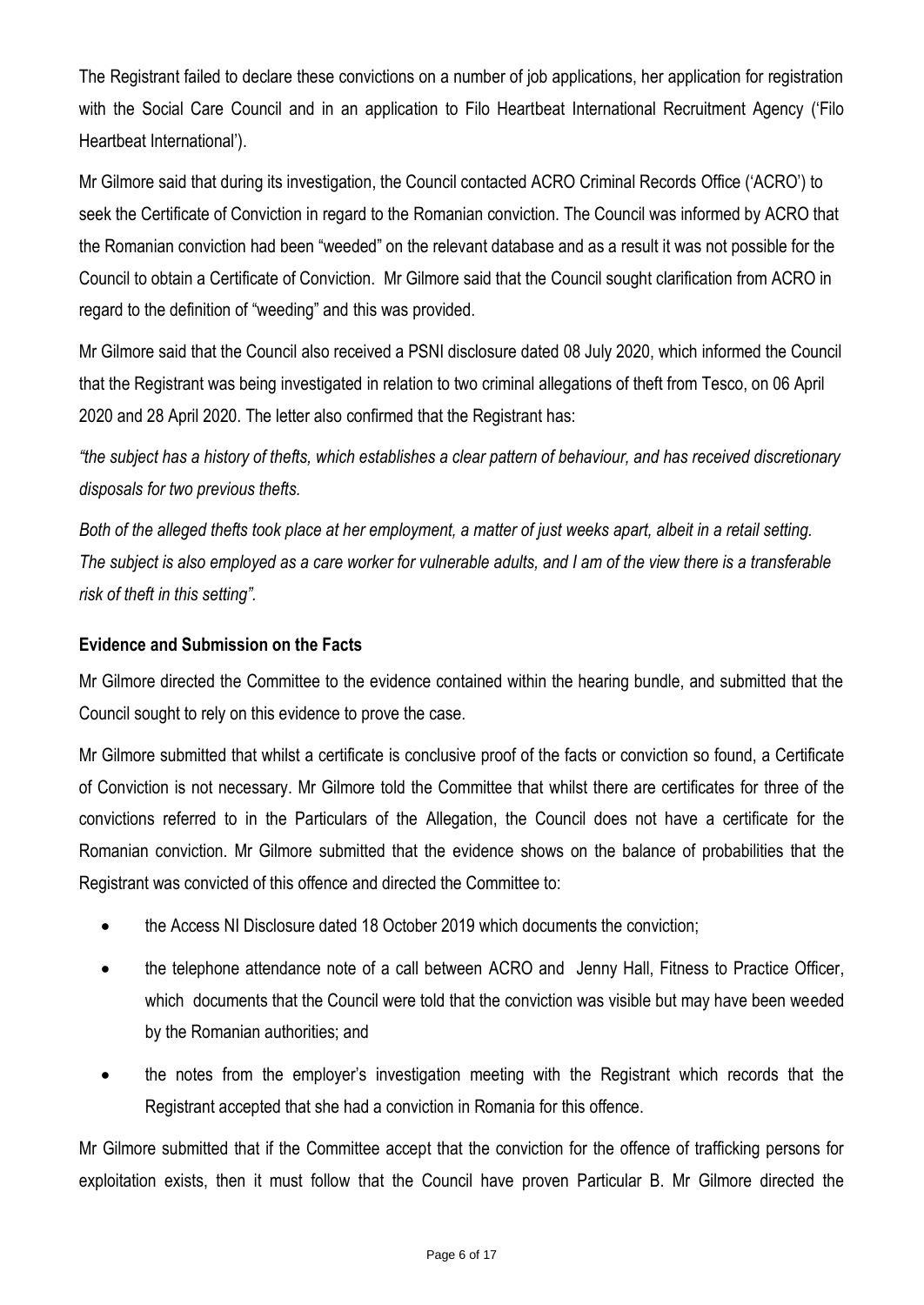Committee to the Registrant's application to the Council for registration and the failure to disclose the offence within the application.

The Committee heard that the Council relies on the Certificates of Conviction to prove the theft offence referred to at Particular C and also the offences at Particular E1 and E2.

Mr Gilmore directed the Committee to the Registrant's application for posts with the Macklin Group, in support of Particular H and the application to Filo Heartbeat International, dated 27 September 2019, in support of Particular I.

Mr Gilmore accepted that the onus is on the Council to prove the case and submitted that in the current circumstances the Particulars of the Allegation have been proven by the Council.

## **Finding of Facts**

The Legal Adviser reminded the Committee that the burden of proof rests with the Council to prove its case. She told that Committee that under Paragraph 12 (5) Schedule 2 of the Rules, a Certificate of Conviction issued in any UK Criminal Court '*shall be conclusive proof of the facts or conviction so found'*. She advised the Committee that a registrant could challenge a Certificate of Conviction if it did not refer to the Registrant, or where the conviction had been challenged successfully on appeal. She informed the Committee that in the absence of any other evidence, the Committee was entitled to rely on the Certificates of Conviction to establish conclusively that the Registrant was convicted of the offences as set out. She also advised the Committee that the certificates could be relied upon to establish the facts underlying the convictions.

The Legal Adviser reminded the Committee that a Certificate of Conviction is not required to prove a conviction and as in this case where no certificate is available, the Committee must exercise its own independent skill and judgement to assess whether it is more likely than not that the conviction has been proved. She reminded the Committee that the standard of proof is the civil standard and that the Committee must conduct a careful assessment of all of the evidence and reach its own findings and conclusions and give reasons for decisions reached.

The Committee reminded itself that the burden is on the Council to prove the facts as set out in the Particulars of the Allegation, and that to find the facts proved the Committee must be satisfied on the balance of probabilities. This means that for any fact to be found proved, the Committee must be satisfied that it was more likely than not to have occurred.

### **Particular of the Allegation A**

**Were found guilty on 29 June 2012 at Iasi Tribunal, Romania, in respect of an offence of trafficking persons for the purpose of exploitation**.

The Committee determined that the facts of this Particular have been found proved. In reaching this decision, the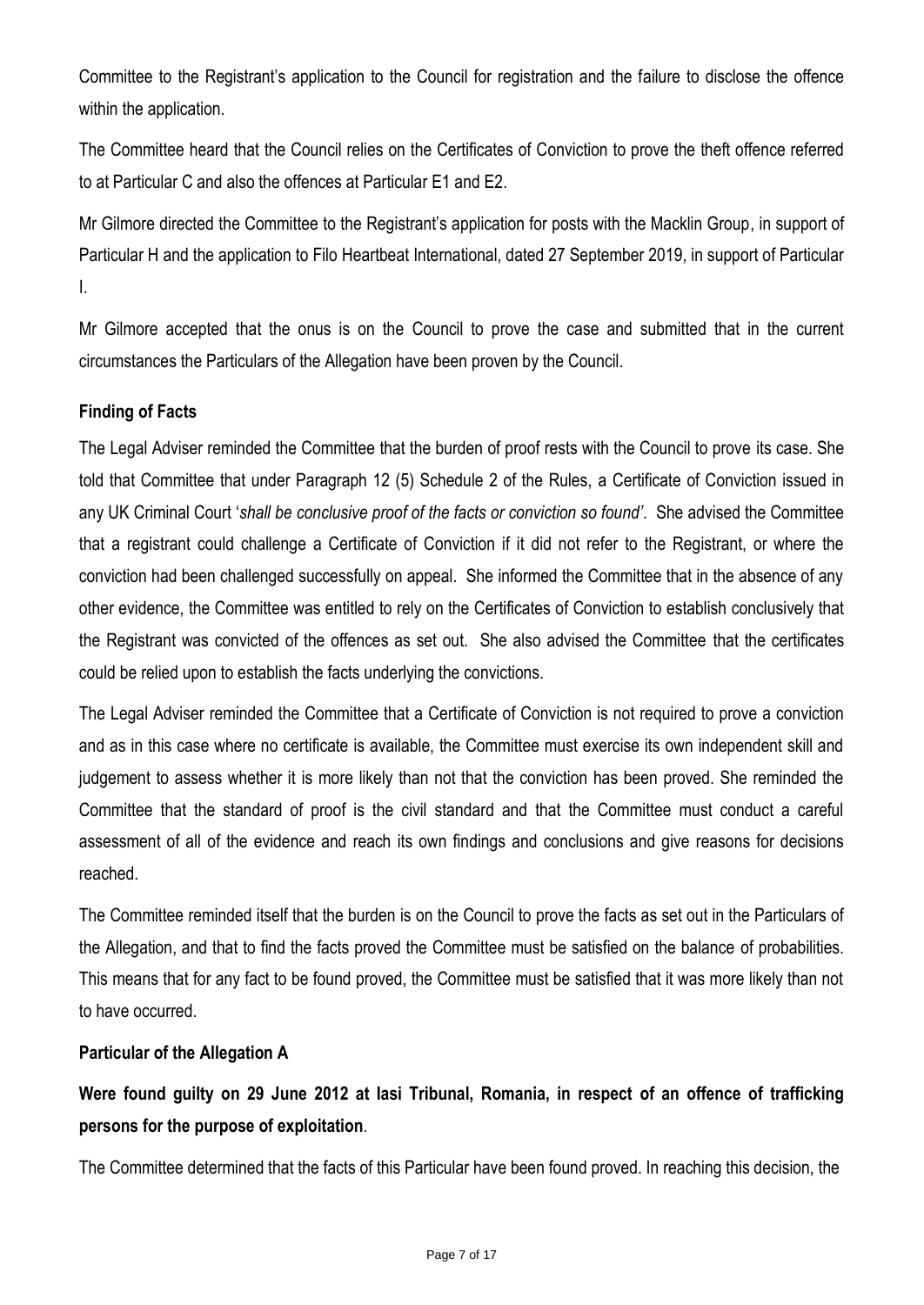Committee had careful regard to all of the documentary evidence and, in particular the Access NI Disclosure, dated 18 October 2019. This document records a conviction on 29 June 2012 at Iasi Tribunal Romania for trafficking persons for purpose of exploitation. The Committee determined that this was an official document and could be relied on as evidence of the conviction. The Committee had no evidence that the Registrant had disputed or appealed the Access NI Disclosure and was satisfied that she would have received a copy of the document.

The Committee also relied on the telephone attendance note between ACRO and Jenny Hall, Fitness to Practise Officer, which recorded that the "*conviction is visible but may have been "weeded" on the Romanian database*".

The Committee also noted that during the investigation meeting with her employer, dated 02 January 2019, the

Registrant was asked if she had any criminal convictions in Romania. She is recorded as having responded "Yes, in Romania, it is finished". The notes of the meeting go on to record that she explained that she was young and that she was arrested because she was married to someone who was arrested for people trafficking. The notes record that the Registrant was asked if the police presented evidence that she was involved and found guilty and she accepted this.

The Committee therefore found that the facts of this Particular have been proved on the balance of probabilities,

although a Certificate of Conviction is not available.

### **Particular of the Allegation B**

**Failed to disclose the fact that you had been convicted of the offence set out at A above when applying for registration with the Northern Ireland Social Care Council as a social care worker, the application form for registration having been received on or about 25 April 2018.**

The Committee determined that the facts of this Particular have been found proved. In reaching this decision, the Committee relied on the application from the Registrant to the Council dated 25 April 2018. The Committee noted that the Registrant had been asked if she had been convicted of a criminal offence in the UK or any other country and answered no. The Registrant did not declare the conviction for people trafficking from the Iasi Tribunal in Romania in 2012. The Committee noted that the Registrant had signed the declaration and had been asked to confirm that all of the information provided in the form was correct.

The Committee therefore found that the facts of this Particular have been proved on the balance of probabilities.

### **Particular of the Allegation C**

**Were convicted of the following offences at the Magistrates' Court on 28 June 2019:**

**On the 25th day of January 2019, stole a quantity of unknown items of the approximate value of £100.00 belonging to Boots, Sprucefield, contrary to Section 1 of the Theft Act (Northern Ireland) 1969**

The Committee determined the facts of this Particular have been found proved. The Committee noted the facts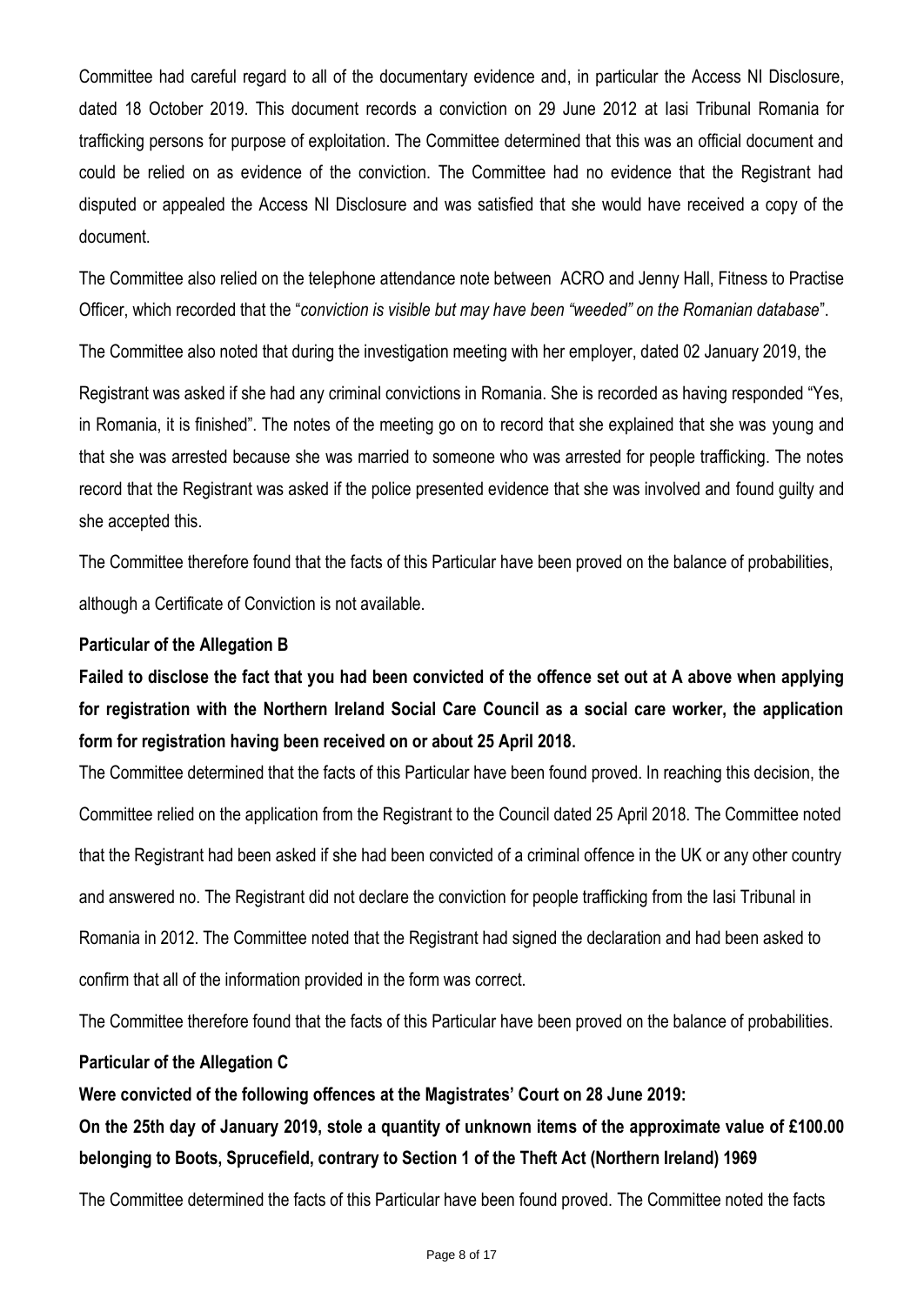contained in the Certificate of Conviction dated 28 June 2019. The Committee concluded that the Certificate of Conviction is conclusive proof of the conviction and the underlying facts. The Committee, therefore found the facts proved.

## **Particular of the Allegation D - Withdrawn.**

#### **Particular of the Allegation E**

**Were convicted of the following offences at the Magistrates' Court on 25 November 2020:**

- **1. On the 6th day of April 2020, stole groceries to the value of £6.20 or thereabouts belonging to Tesco, contrary to Section 1 of the Theft Act (Northern Ireland) 1969.**
- **2. On the 28th day of April 2020, stole groceries to the value of £44.22 or thereabouts belonging to Tesco, contrary to Section 1 of the Theft Act (Northern Ireland) 1969.**

The Committee determined the facts of this Particular have been found proved. The Committee noted the facts contained in the Certificate of Convictions dated 25 November 2020. The Committee concluded that the Certificate of Convictions were conclusive proof of the convictions and the underlying facts. The Committee, therefore found the facts proved.

**Particular of the Allegation F - Withdrawn.** 

**Particular of the Allegation G - Withdrawn.** 

**Particular of the Allegation H**

**Failed to disclose the fact that you had been found guilty of the offence at A above to Macklin Group in applications for employment, for roles that required disclosure of your criminal record, as these roles required registration with the Northern Ireland Social Care Council as a social care worker:**

- **1. The application dated 08 September 2017**
- **2. The application dated 10 November 2017**
- **3. An undated electronic application for the post of Senior Care Assistant (Nights) for which the closing date was 08 August 2019**

The Committee determined that the facts of this Particular have been found proved.

The Committee paid careful regard to the application form dated 08 September 2017. The Committee was satisfied that as the Registrant had circled the words "care assistant", this was an application for a role which required disclosure of her criminal record. The Committee noted that the Registrant was asked if she had ever been convicted of any criminal offence or received a caution, reprimand or warning (pending or spent) and answered no. The form does not contain any evidence that the Registrant declared her Romanian conviction.

The Committee considered the application form, dated 10 November 2017, for a night carer vacancy. The Registrant was asked if she had ever been convicted of any criminal offence or received a caution, reprimand or warning (pending or spent) and answered no. The form does not contain any evidence that the Registrant declared her Romanian conviction.

The Committee next considered an updated electronic application for the post of Senior Care Assistant (Nights). Although this application is not dated, the Committee noted it was for a post which closed on 08 August 2019.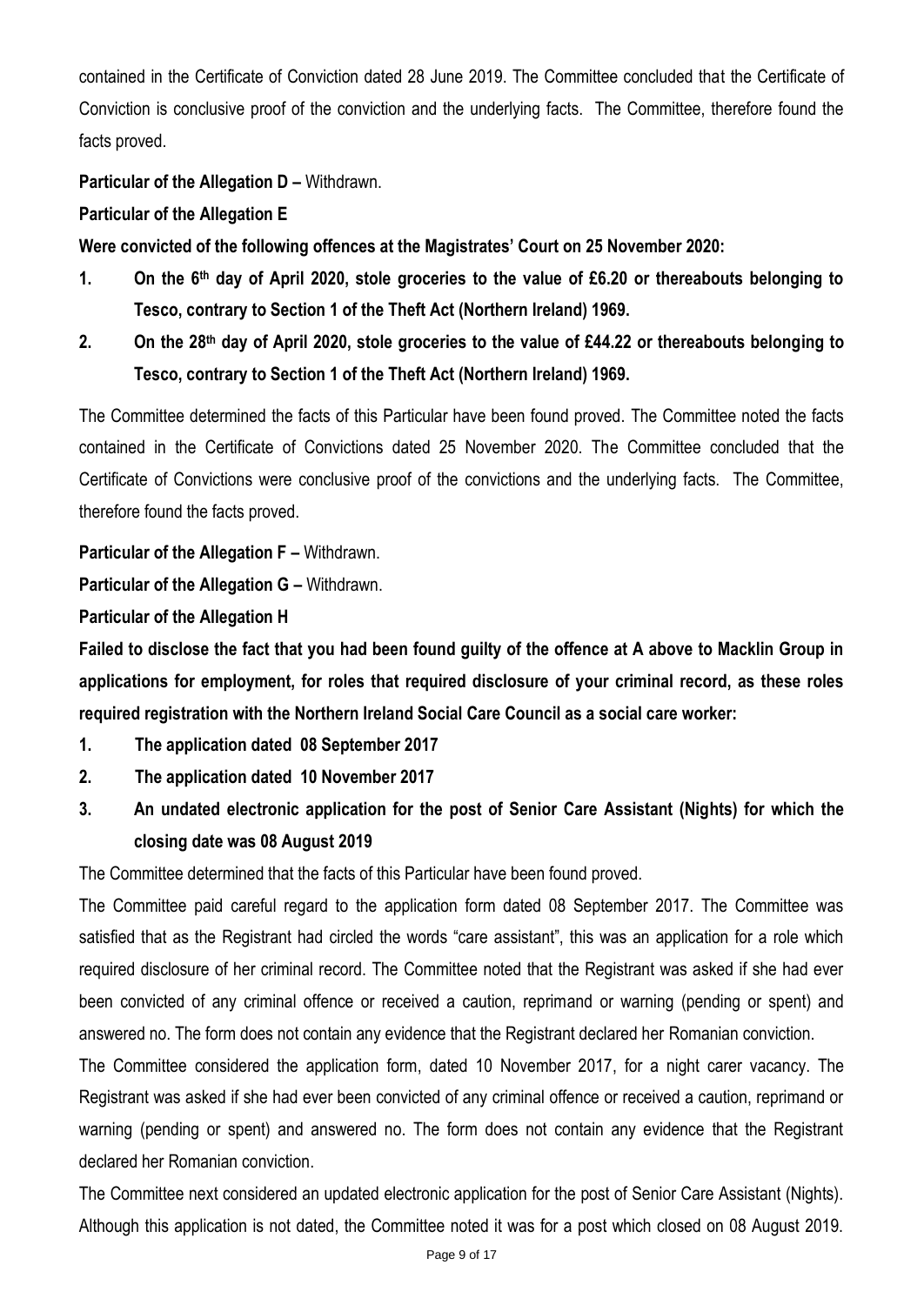The Registrant was asked to complete a Criminal Records Declaration and the form records that she stated she had never been convicted of any criminal offence. The form does not contain any evidence that the Registrant declared her conviction in Romania or her recent conviction in June 2019 for a theft offence at Lisburn Magistrates' Court.

The Committee, therefore found the facts proved

### **Particular of the Allegation I**

**Failed to disclose the fact that you had been found guilty of the offences at A and C above to Filo International, in an application for employment for a role that required disclosure of your criminal record as this role required registration with the Northern Ireland Social Care Council as a social care worker, in your application dated 27 September 2019.**

The Committee determined that the facts of this Particular have been found proved.

The Committee carefully considered the application form contained within the bundle and noted that the Registrant had stated that she had never been convicted of a criminal offence. The form does not contain any evidence that the Registrant declared her conviction in Romania or her recent conviction in June 2019 for a theft offence at Lisburn Magistrates' Court. The Committee determined that the facts of this Particular have been found proved.

### **Fitness to Practise**

The Committee proceeded to consider if the Registrant's fitness to practise was impaired. The Committee heard submissions from Mr Gilmore. Mr Gilmore submitted that the Registrant's actions which led to the convictions and her failure to disclose her convictions calls into question her ability to work in social care services, and to remain on the Register without restriction, or to be registered at all.

Mr Gilmore submitted that the reasons for impairment are clearly set out in the facts found proved. There is clear evidence of the three local convictions and satisfactory evidence of the conviction in Romania. Mr Gilmore told the Committee that misconduct arises from the deficiencies in the application forms and failure on the part of the Registrant to disclose her convictions.

Mr Gilmore directed the Committee to the Standards of Conduct for Social Care Workers and stated that the Council's position was that the Registrant had demonstrated a failure to be honest and trustworthy, in breach of Standard 2, 2:1. Mr Gilmore submitted that the offences as set out in the Certificates of Conviction for theft contain an element of dishonesty. He submitted that her actions were in breach of Standard 5, 5:8 which is relevant whether her actions take place inside or outside of the workplace. He also referred the Committee to Standard 6, 6:6 which requires a social care worker to inform the Council or their employer if their fitness to practise is called into question in any way whether by reason of ill health or a criminal conviction. He submitted that the Registrant's failure to disclose her convictions is in breach of this standard.

In terms of remediation, Mr Gilmore accepted that the Registrant did plead guilty to the theft offences but stated that in terms of insight there had been no engagement with the Council and a lack of insight in relation to these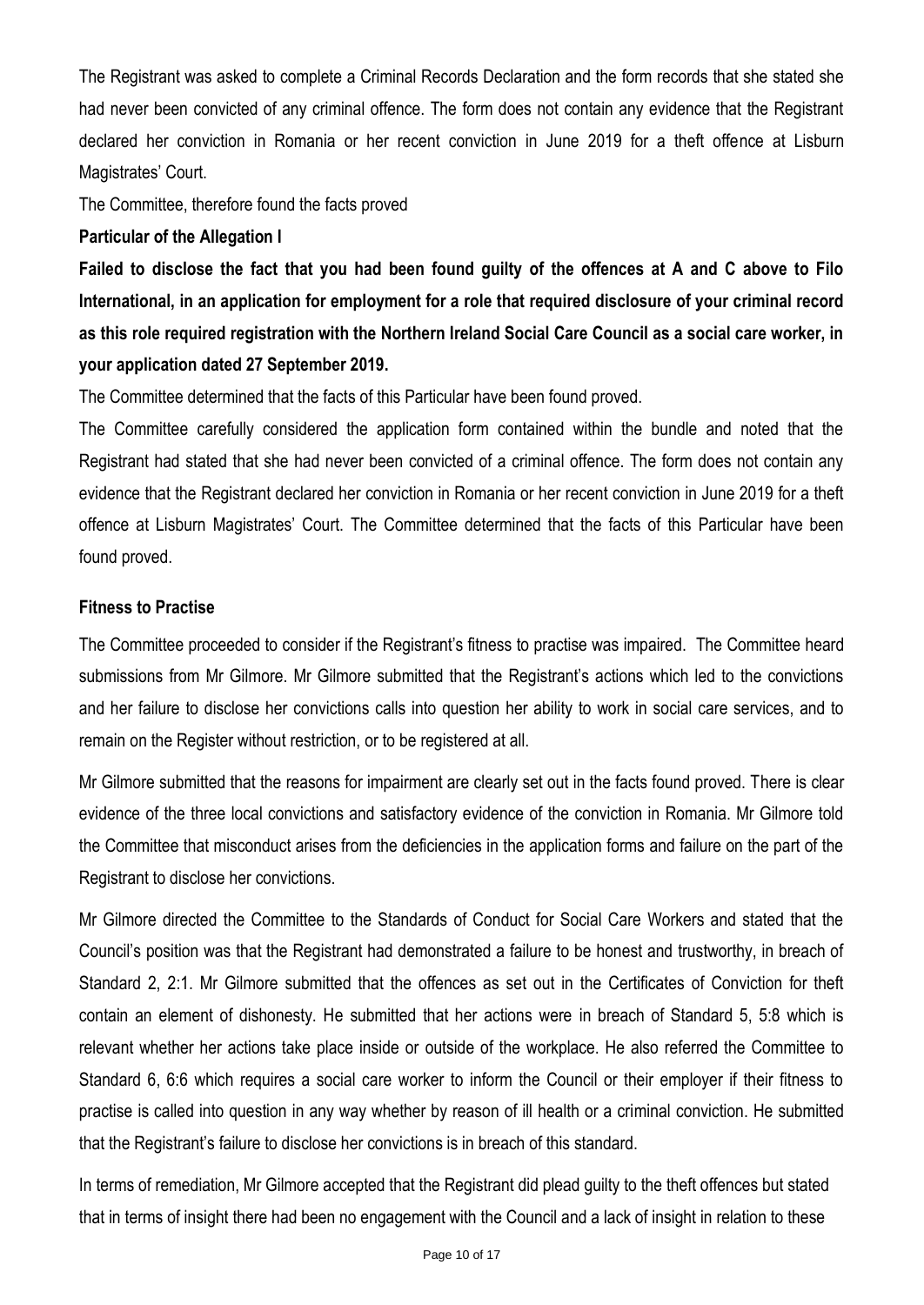proceedings. However, he submitted that there is no actual evidence that she has remediated her impairment and that past dishonesty is a difficult issue to fully remediate, especially as in this case where the dishonesty was deliberate, there was a pattern of dishonesty and some of the offences occurred in the course of her employment.

With regard to the risk of repetition, Mr Gilmore submitted that if there is a pattern which occurred outside of social care, there is a risk of repetition which could occur in social care services. Mr Gilmore submitted that trust and honesty are essential aspects of being a social care worker.

Mr Gilmore submitted that the public would have a genuine concern and an objective member of the public would consider these offences evidence of impairment of her fitness to practise. In order to maintain public confidence in social care services a finding of impairment should be made. Mr Gilmore told the Committee that this type of behaviour should be clearly marked as inappropriate and requires a finding of impaired fitness to practise.

The Committee accepted the advice of the Legal Adviser. She referred the Committee to the Standards of Conduct and Practice for Social Care Workers, and advised it to adopt a sequential approach when considering the question of impairment. She reminded the Committee that it was being asked to determine whether the Registrant's fitness to practise is impaired because of her conviction and misconduct. She referred the Committee to Paragraph 24 of Schedule 2 of the Rules, and the requirements as set out in the case law. In particular, the Legal Adviser referred the Committee to GMC v Cohen and to the formulation provided by Dame Janet Smith in her 5<sup>th</sup> Report to the Shipman Inquiry (cited with approval by Cox J in CHRE v NMC & Grant).

The Committee considered whether the Registrant's fitness to practise was impaired by reason of her conviction and misconduct as set out in the Particulars of the Allegation.

The Committee, in considering the issue of impairment of fitness to practise, took account of Paragraph 24 (3) of Schedule 2 of the Rules, which states that it should have regard to:

- (a) whether it is satisfied as to the reason for the alleged impairment of fitness to practise;
- (b) the Standards of Conduct and Practice issued by the Council under Section 9 of the Act;
- (c) whether the impairment is capable of remediation;
- (d) whether the impairment has been remediated;
- (e) the risk of repetition; and
- (f) the public interest.

The Committee was satisfied as to the reason of impairment both in light of the convictions and the misconduct. The Committee was in no doubt that the Registrant's failure to disclose her criminal convictions fell short of the standards of behaviour which would be considered proper in the circumstances.

The Committee had regard to the Standards of Conduct and Practice for Social Care Workers. The Committee was satisfied that the Registrant's actions were in breach of the following Standards of Conduct: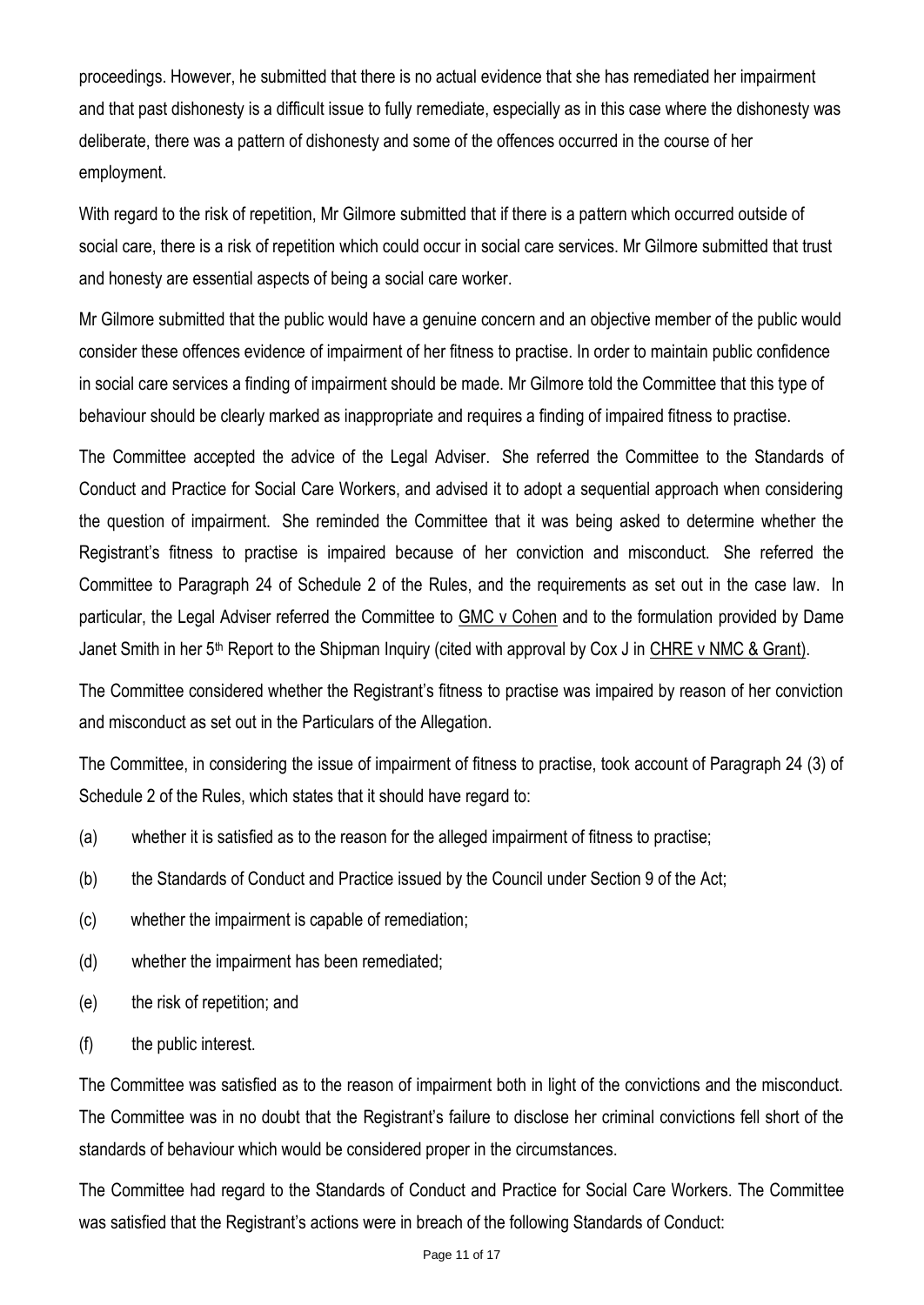**Standard 2: As a social care worker, you must strive to establish and maintain the trust and confidence of service users and carers. This includes:**

2.1 Being honest and trustworthy;

- **Standard 5: As a social care worker, you must uphold public trust and confidence in social care services. In particular you must not:**
- 5.8 Behave in a way, in work or outside work, which would call into question your suitability to work in social care services;

**Standard 6: As a social care worker, you must be accountable for the quality of your work and take responsibility for maintaining and improving your knowledge and skills. This includes:**

6.6 Informing NISCC and any employers you work for at the first reasonable opportunity if your fitness to practise has been called into question. This includes ill-health that affects your ability to practise, criminal convictions, disciplinary proceedings and findings of other regulatory bodies or organisations;

The Committee was of the view that the misconduct caused by the failure to disclose criminal convictions could be remediated. Whilst the Committee was of the view that dishonesty can be difficult to remediate, the Committee concluded that the events which led to the convictions for theft were capable of remediation. The Committee carefully considered whether the offence of people trafficking could ever be remediated and determined that, in very limited circumstances, it could be remediated. However, the Committee had no evidence that any of these issues have been remediated by the Registrant. The Committee had no evidence of the Registrant's remorse or insight into her actions or regret for how she had acted in the past, or evidence of how she would act differently in the future.

The Committee determined that the Registrant has not only been convicted of criminal offences but demonstrated a lack of insight into the importance of the system of registration and declaring any previous criminal convictions. The Committee was of the view that there was a risk she would behave in the same way in the future. The Committee was concerned that the Registrant, by reason of her convictions and misconduct, would be liable in the future to place service users at unwarranted risk of harm. The Committee noted that the Registrant had worked with vulnerable service users in a very trustworthy position and the pattern of theft offences could place vulnerable service users at risk of financial harm.

The Committee also concluded that a finding of current impairment of fitness to practise was also necessary in the public interest. The nature of the Registrant's convictions means that the public interest is engaged in this case. The Committee concluded that public confidence in social care services, and the Council as its regulator, would be undermined if a finding of impaired fitness to practise was not made.

Therefore, the Committee concluded that the Registrant's fitness to practise is currently impaired by reason of her criminal convictions and misconduct.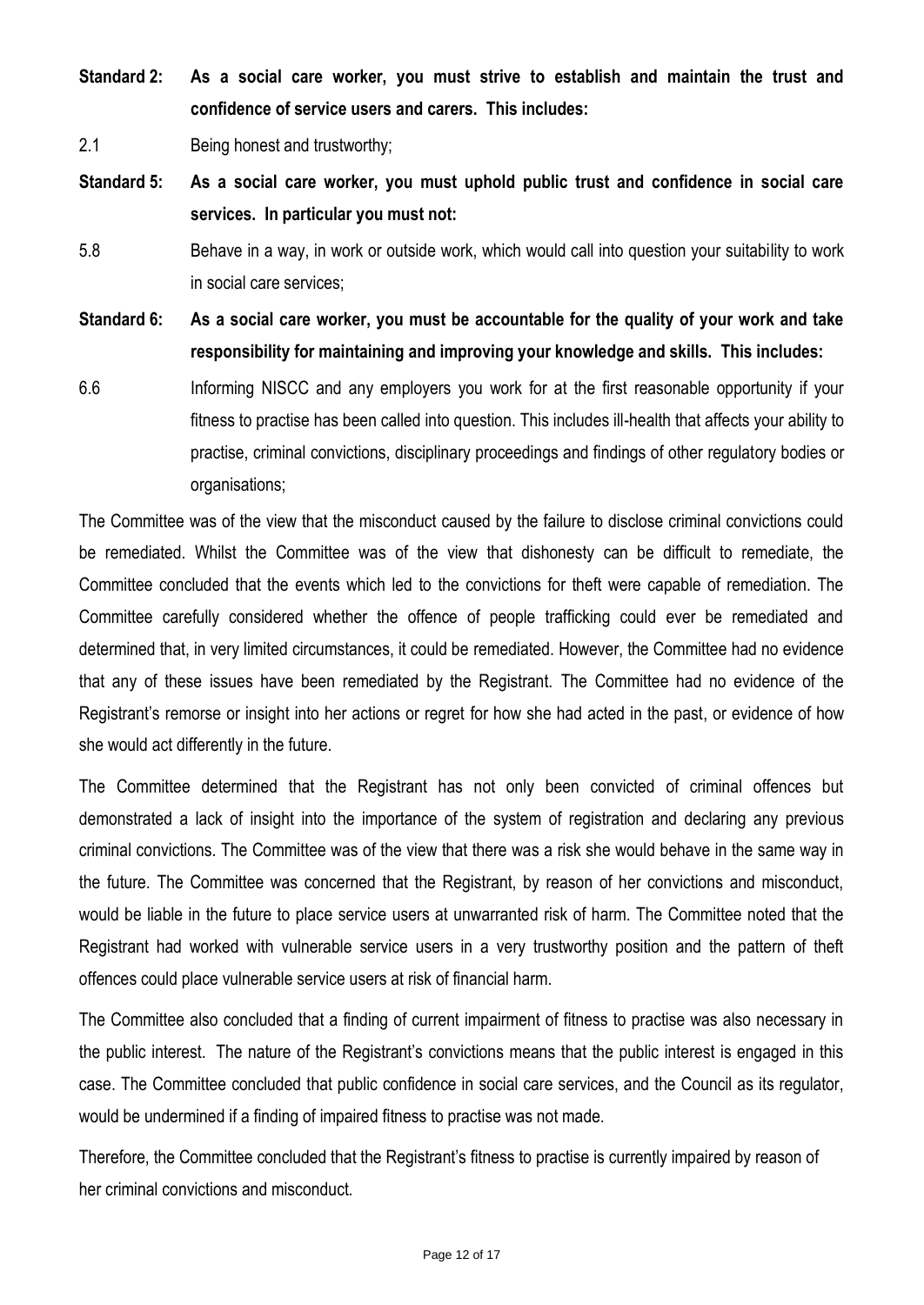### **Sanction**

The Committee heard a submission from Mr Gilmore in relation to the question of sanction. Mr Gilmore confirmed that the Registrant had no previous regulatory concerns raised about her. He also set out the aggravating and mitigating factors which the Committee might consider in addressing the appropriate sanction to impose. Mr Gilmore submitted that, ultimately, the appropriate sanction was a matter for the Committee in the exercise of its independent judgement. Mr Gilmore submitted that in the view of the Council the Registrant's conduct has been fundamentally incompatible with being registered both in terms of the 2012 conviction, the series of shop lifting offences and a lack of disclosure in relation to those matters.

The Committee accepted the advice of the Legal Adviser. She referred the Committee to the Indicative Sanctions and Use of Interim Orders: Guidance for Fitness to Practise Committees ('the Guidance'), and reminded the Committee to consider the question of sanction in ascending order of severity, paying particular attention to the issue of proportionality.

She referred the Committee to Paragraph 26 of Schedule 2 of the Rules which provided that, upon a finding of impairment of fitness to practise, the Committee may:

(a) impose no sanction; or

- (b) warn the Registrant and direct that a record of the warning should be placed on the Registrant's entry in the Register for a specified period of up to 5 years; or
- (c) make a Conditions of Practice Order for a specified period not exceeding 3 years; or

(d) make an Order suspending the Registrant's registration for a specified period not exceeding 2 years (a 'Suspension Order'); or

(e) make an Order for removal of the Registrant's registration from the Register ('a Removal Order');

(f) revoke any Interim Order imposed by the Preliminary Proceedings Committee.

She further reminded the Committee that in deciding which sanction to impose, the Committee should take into account the following factors as set out in Paragraph 26 (2) of Schedule 2 of the Rules:

- (a) the seriousness of the Particulars of the Allegation;
- (b) the degree to which the Registrant has fallen short of any expected standards;
- (c) the protection of the public;
- (d) the public interest in maintaining confidence in social care services; and
- (e) the issue of proportionality.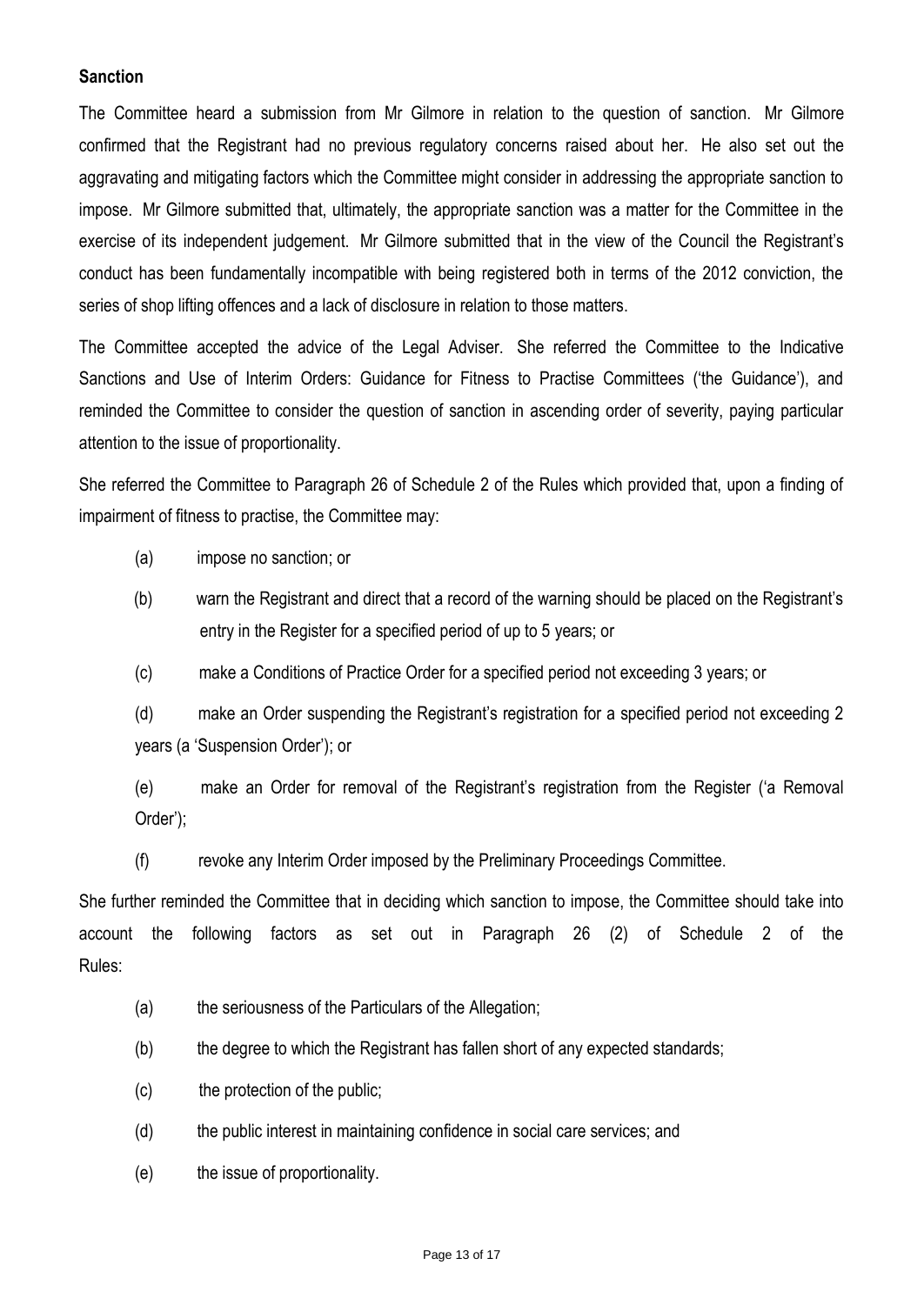The Committee considered the following to be mitigating factors:

- The Registrant, in her email to the Council, dated 03 July 2020, stated that her English was not very good and she was assisted to complete the form. She stated that she thought the question about her previous convictions only related to the country where she was, not the country where she had come from;
- She has no previous disciplinary record with the Council;
- The offences occurred outside of a social care setting;
- The Registrant has provided three supportive references. However, the Committee could not be certain that those providing the references were aware that they were going to be placed before a Committee at a Fitness to Practise hearing; and
- The Registrant pleaded guilty at court to the theft offences and has made admissions about her convictions.

The Committee considered the following to be aggravating factors:

- For a member of a caring, regulated profession a conviction for people trafficking for the purpose of exploitation of vulnerable people is exceptionally serious;
- The Registrant demonstrated no insight;
- The Registrant had no genuine expression of regret;
- The theft offences were dishonest;
- The theft in her workplace was an abuse of trust;
- The failure to disclose the convictions, was in the view of the Committee, an attempt to conceal her wrongdoing;
- The pattern of her behaviour causes a risk to service users;
- The Registrant has demonstrated a serious disregard for the Council's Standards of Conduct and Practice;
- This was not an isolated incident; and
- The more recent theft offences occurred against a background of a previous conviction from 2012 and since the Registrant was on the Social Care Register

Having balanced the aggravating and mitigating factors, and taking into account the interests of public protection and the public interest, the Committee considered that a sanction was appropriate, and proceeded to consider which sanction to apply in this case.

**No sanction**- the Committee had no doubt that it would be entirely inappropriate to impose no sanction in this case. To impose no sanction would be inappropriate in view of the seriousness of the case and would not address the concerns identified.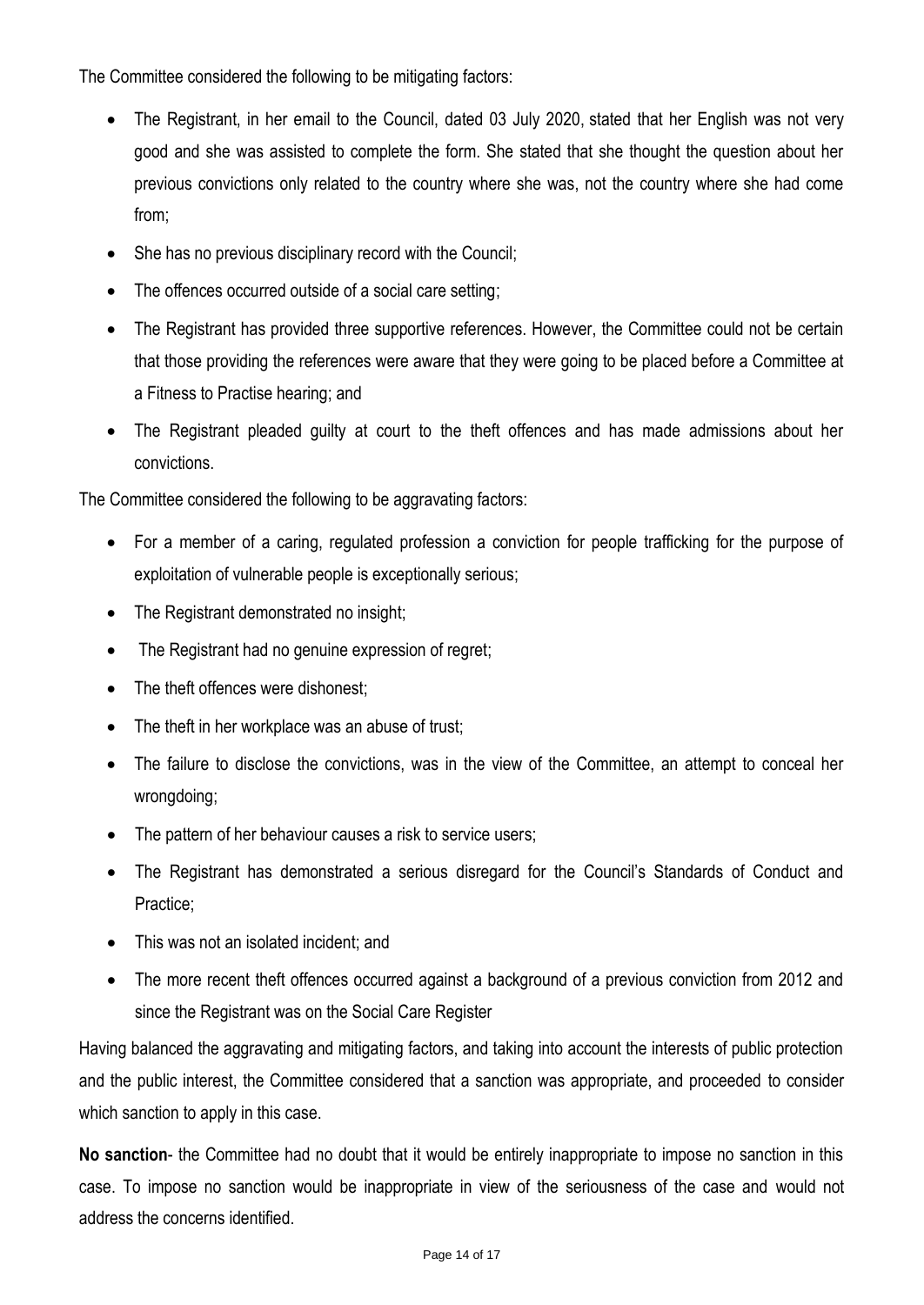**Warning –** the Committee considered the issue of a Warning in this case. It bore in mind that the imposition of a Warning for a period of time would not protect the public from the risk of repetition, and consequent risk of serious harm to service users and members of the public. The Committee considered that the Registrant's convictions and misconduct demonstrated a serious disregard for the Standards of Conduct and Practice for Social Care Workers. The Registrant's impairment of fitness to practise was not at the lower end of the spectrum. The circumstances were not such that the Committee could be confident that a Warning would provide adequate public protection as far as the Registrant's suitability to work in social care is concerned, bearing in mind that a Warning would entitle the Registrant to work as a social care worker on an unrestricted basis.

**Conditions of Practice Order –** the Committee next considered a Conditions of Practice Order. The Registrant's convictions and misconduct involved a pattern of theft offences and a conviction for people trafficking. She had failed to disclose her convictions. Her actions breached a fundamental tenet of the social care workforce, and had brought the social care services into disrepute. The Committee concluded that a Conditions of Practice Order would not be sufficient to meet the public interest in this matter, given the seriousness of the Registrant's departure from the standards expected of a registered social care worker. In these circumstances, the Committee could not formulate workable, enforceable or verifiable conditions which would address the Registrant's criminal behaviour and misconduct and adequately protect the public.

**Suspension –** the Committee next considered a Suspension Order. The Committee noted that it had made findings at the fact and impairment stages of the proceedings which were of a very serious nature.

The Committee carefully considered the issue of proportionality and whether suspension would address the concerns it had identified. The Committee noted para 4.19 of the Indicative Sanctions Guidance which states:

4.*19 Suspension from the Register may be an appropriate sanction for impairment which while very serious, is not so serious as to justify removal from the Register; for example, where there has been an acknowledgment of failings and where a Committee is satisfied that the behaviour is unlikely to be repeated, and the Registrant has no psychological or other difficulties preventing them from understanding and seeking to remedy the failings and the failings are realistically capable of being remedied, then suspension may be appropriate*.

The Committee considered that the Registrant's convictions and misconduct evidenced behaviour that was fundamentally incompatible with continued registration as a social care worker. The Registrant's actions demonstrated a complete disregard for the regulatory process and raised in the Committee's mind that the Registrant had a deep-seated attitudinal problem which was incompatible with continued registration. The Committee determined that a Suspension Order would not address the risk of repetition as identified above. The Committee had no evidence of insight and no evidence of remediation from the Registrant. In all of the circumstances, the Committee concluded that a Suspension Order would be insufficient to mark the seriousness of the Registrant's actions, and would fail to uphold the public interest.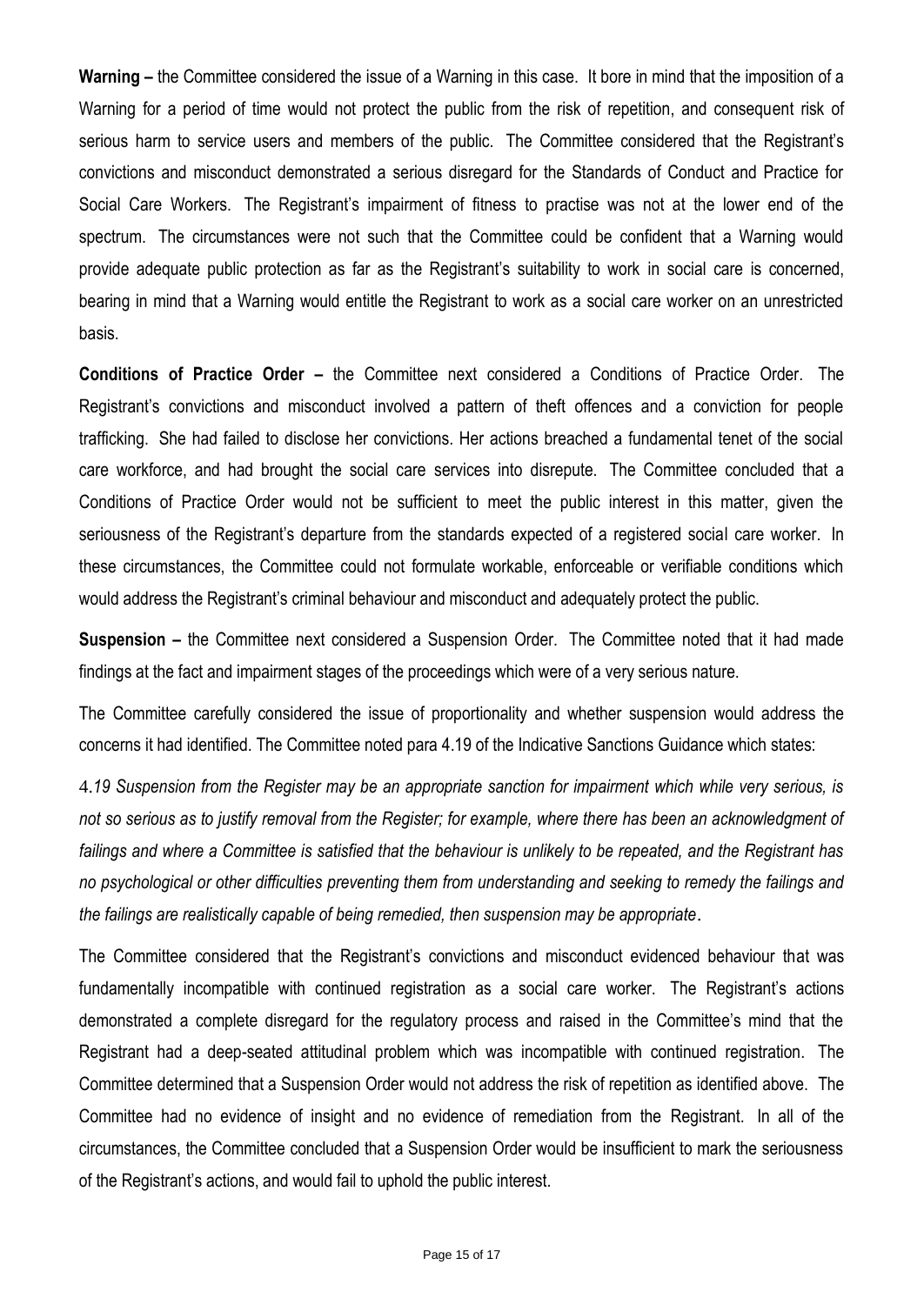**Removal** – the Committee then considered a Removal Order. In considering this sanction, the Committee took into account the Guidance at Paragraphs 4.26 – 4.28. In particular the Committee paid careful regard to Paragraph 4.26 which states:

*This is the most serious sanction which a Committee can impose. A Removal Order is likely to be appropriate*  when the Registrant's behaviour is fundamentally incompatible with being a social care worker. Removal should *be used where there is no other way to protect the public, for example, where there is a lack of insight, continuing problems and a pattern of unacceptable behaviour or denial, where there is no evidence that there is likely to be satisfactory remediation and where confidence in the social care profession would be undermined by allowing the Registrant to remain on the Register*.

The Committee considered that the Registrant's actions constituted a serious departure from the professional standards as set out in the Standards of Conduct and Practice for Social Care Workers. Her actions brought the social care workforce into disrepute. The Registrant's actions were fundamentally incompatible with continued registration. In all of the circumstances, the Committee concluded that a Removal Order was the only sanction available to it that would adequately protect the public and uphold the public interest. The Committee considered that public confidence in social care services, and in the Council as its regulator, would be undermined by the imposition of a lesser sanction.

The Committee considered the potential adverse impact that the making of a Removal Order could have on the Registrant, but decided that her interests were outweighed by the public interest and the need to protect the public. The Committee considered a Removal Order to be a suitable, appropriate and proportionate sanction which will be imposed on the Registrant's registration with immediate effect.

**You have the right to appeal this decision to the Care Tribunal. Any appeal must be lodged in writing within 28 days from the date of this Notice of Decision.**

## **You should note that the Fitness to Practise Committee's decision takes effect from the date upon which it was made.**

The effect of this decision is that your entry in the Register has been removed.

You are prohibited from working as a social care worker in any of the following positions:

- 1. A member of care staff at a:
	- a.) Children's home;
	- b.) Residential care home;
	- c.) Nursing home;
	- d.) Day care setting;
	- e.) Residential family centre.
- 2. A person who is supplied by a domiciliary care agency to provide personal care in their own homes for persons who by reason of illness, infirmity or disability are unable to provide it for themselves without assistance.